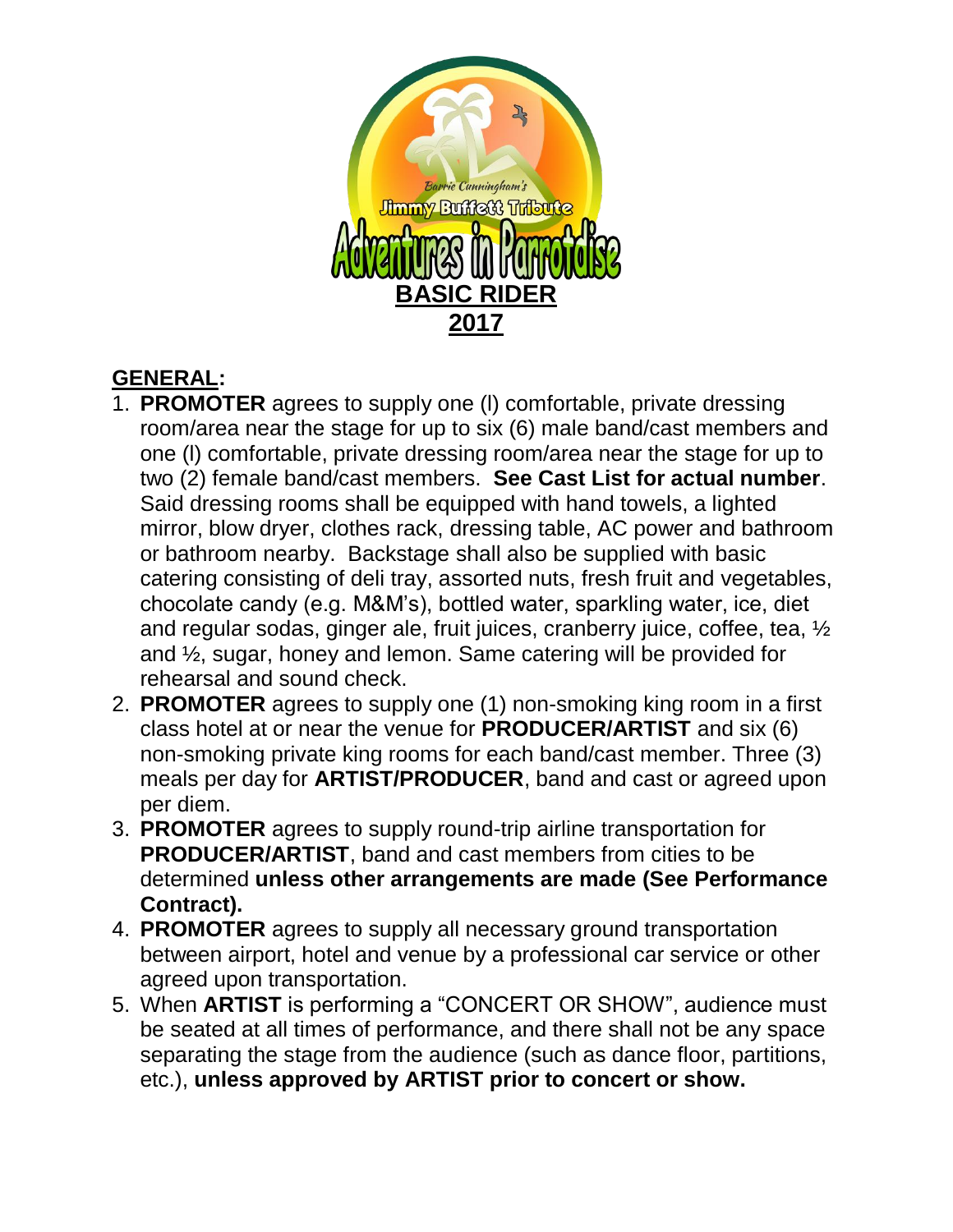- 6. A four (4) hour sound check and technical rehearsal shall be provided on the day of the first performance, with full technical crew, equipment, lights, sound, and video.
- 7. When **ARTIST** is the headliner, **PRODUCER/ARTIST** must be informed of all acts appearing with them and shall have the sole right of approval of any and all acts and length of their performance.
- 8. When **ARTIST** is the headliner, **ARTIST** shall receive 100% sole headline billing in all advertising, lights, displays, programs, marquees, and any and all other advertising and publicity media.
- 9. **ARTIST** shall have the right to cancel the performance with Sixty (60) days' notice. In the case that **ARTIST** cancels the performance; the **PRODUCER/ARTIST** will return the 50% deposit in full.
- 10. **CLIENT** shall have the right to cancel the engagement however the 50% deposit will be retained by **PRODUCER/ARTIST**, if cancelled prior to 30 days from the date of the event. If cancelled within 30 days of the event, the **CLIENT** will be responsible for full payment.
- 11. For ticketed engagements, **PRODUCER/ARTIST** is to receive twenty (20) complimentary tickets per show.
- 12. For ticketed engagements, ABSOLUTELY NO ADVERTISING OF THIS ENGAGEMENT CAN BE MADE UNTIL A 50% DEPOSIT IS PAID WITHOUT PRIOR WRITTEN APPROVAL OF **PRODUCER/ARTIST**.
- 13. Billing of show shall be:

#### **ADVENTURES IN PARROTDISE A Tribute to Jimmy Buffett Starring Barrie Cunningham With The Lost Shaker Band and the Island Girls**

## **LIGHTS, SOUND, & STAGE EQUIPMENT:**

- 1. PURCHASER agrees to supply at least one (1) follow spot with operator for each performance, two (2) are preferred. (N/A for outside daytime shows).
- 2. PURCHASER agrees to supply a first class lighting system with conventional and intelligent fixtures, minimum of three (3) color wash, with an industry standard operator for the lighting board for each performance.
- 3. PURCHASER agrees to supply a first class sound system capable of producing an unequalized frequency response +/-3dB 50Hz to 16kHz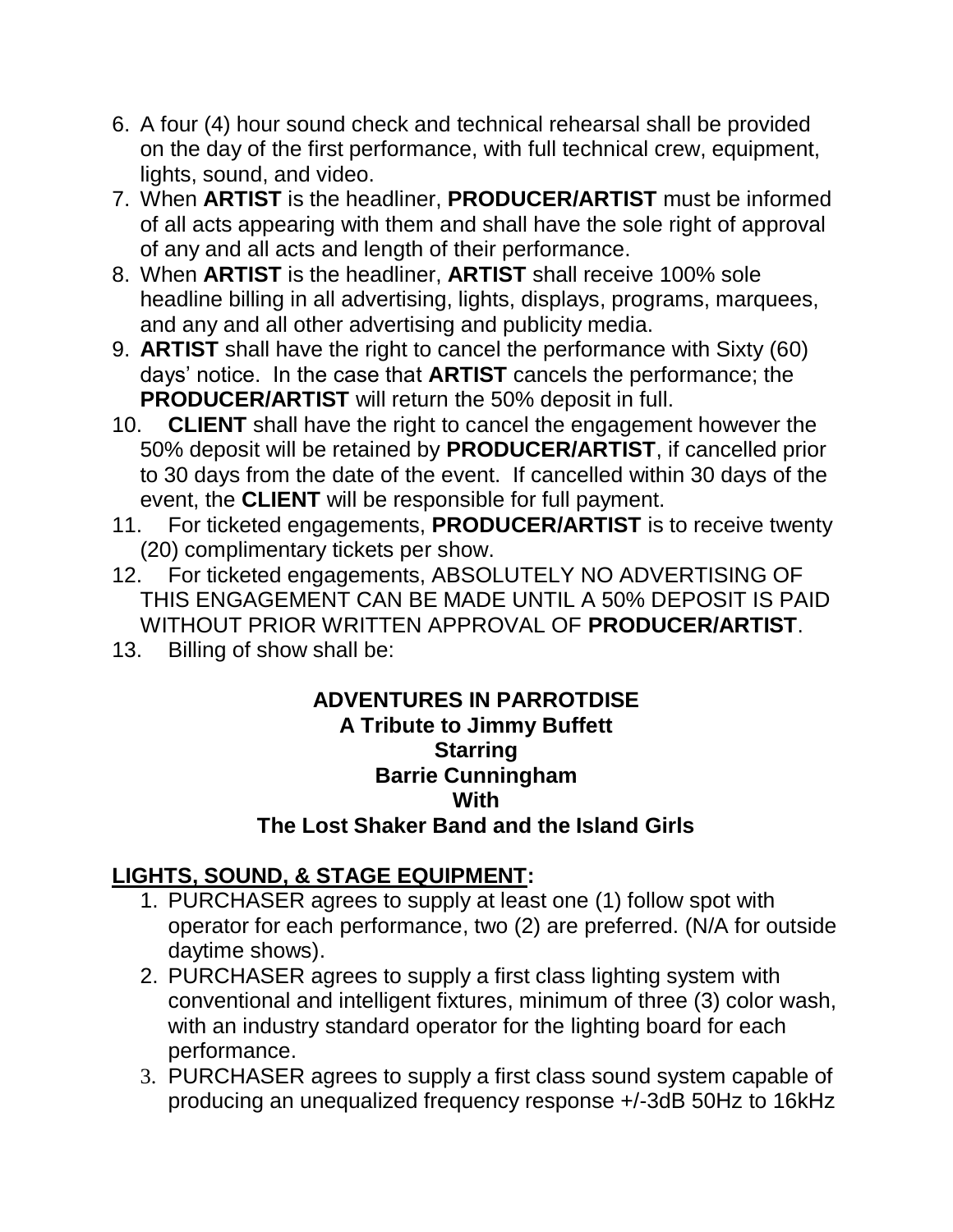at an undistorted signal of 120 dB SPL at the front of house console in any venue. PURCHASER also agrees to provide industry standard sound engineers for front of house and monitor consoles.

- A. House system must include four (4) wireless vocal handheld microphones and receivers, one (1) for PRINCIPAL ARTIST, two (2) for background vocalists and one (1) spare, prefer Shure Beta 87C, Shure Beta 58 or equivalent, one (1) wireless system with body pack for PRINCIPAL ARTIST's acoustic guitar, and sufficient microphones, stands and cables to individually mic drums, electric guitar, acoustic guitar/mandolin/fiddle, 2 keyboards and bass guitar. Wired mics are acceptable if wireless are unavailable.
- B. House system should be equipped with 1/3 octave equalization for all sends and an industry standard effects processor with monitor send.
- C. Monitor system must include separate mixes for each mic or line in. Minimum of Eight (8) monitor wedges with seven (7) mixes in addition to reverb and effects or other approved by artist.
- D. House system must include one (1) CD player for front of house playback with monitor send.
- 4. PURCHASER agrees to supply the following equipment with sufficient power supply, power strips, and extension cords: A. Amps, keyboards and other accessories.
- 5. PURCHASER agrees to supply ALL BACKLINE to include industry standard drum kit, bass amp and speaker cabinet, guitar amp(s), keyboard amp and two (2) keyboards. SEE BACKLINE RIDER.
- 6. PURCHASER agrees to supply a stage or portable stage at minimum dimensions of 36'(wide) X 24' (deep) X 36" (high). In addition, PURCHASER agrees to supply a stage riser for the drums, minimum dimensions of 8'  $X$  8'  $X$  18", and two (2) 8'  $X$  8'  $X$  12" risers, one for background vocalists and one for keyboards. Or other approved by artist/producer.
- 7. Stage is to be set up according to stage plot. SEE STAGE PLOT.
- 8. When PRODUCER/ARTIST is performing a "CONCERT OR SHOW", audience must be seated at all times of performance, and there shall not be any space separating the stage from the audience (such as dance floor, partitions, etc.) unless approved by PRODUCER/ARTIST prior to concert or show.